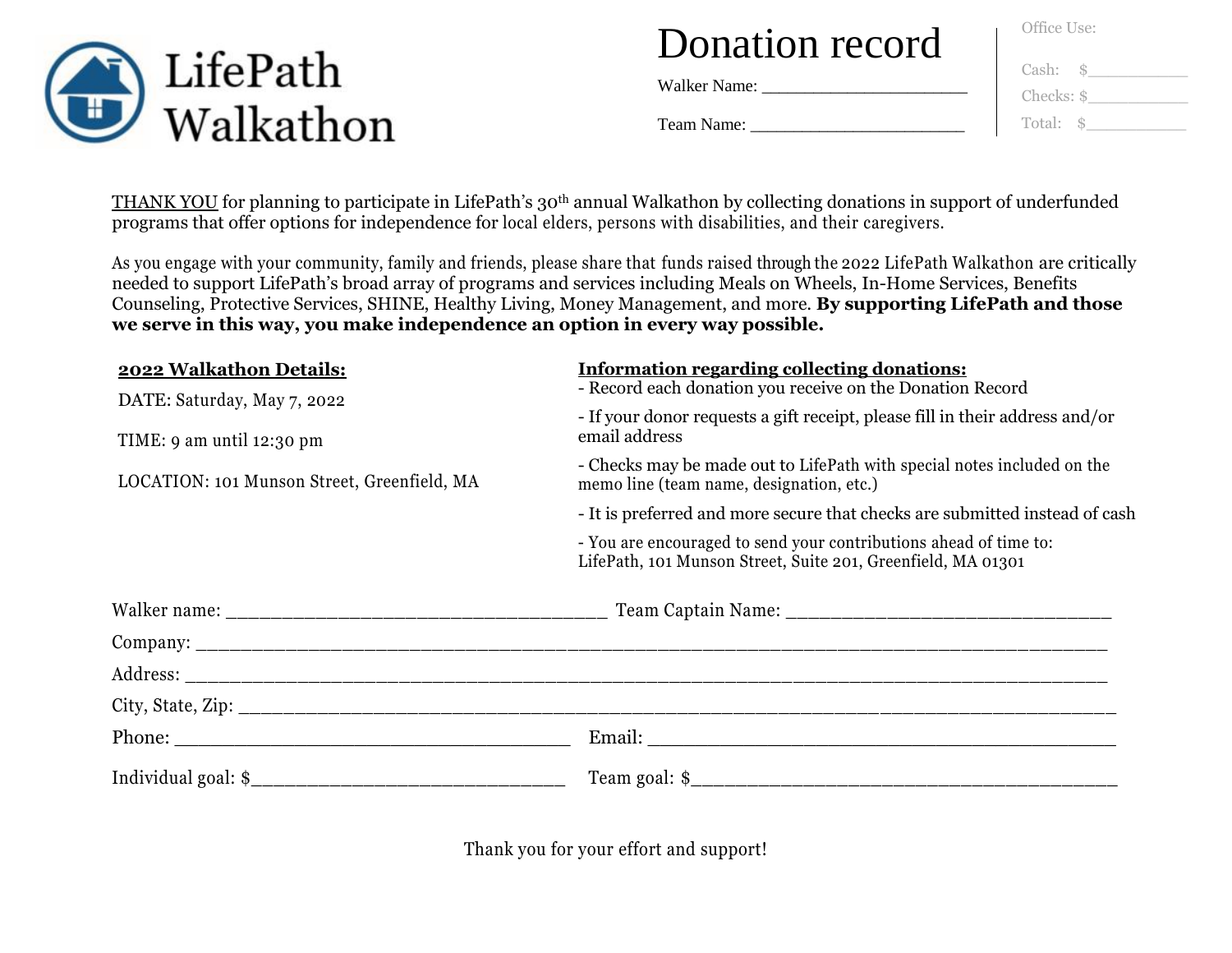

Walker Name: \_\_\_\_\_\_\_\_\_\_\_\_\_\_\_\_\_\_\_\_\_\_\_\_

Team Name: \_\_\_\_\_\_\_\_\_\_\_\_\_\_\_\_\_\_\_\_\_\_\_\_\_

|                  | Donor Name             | Gift<br>Amount | Payment<br>(check/cash) | If gift receipt is requested,<br>fill out address and/or email address. | Phone and email | <b>Notes</b> |
|------------------|------------------------|----------------|-------------------------|-------------------------------------------------------------------------|-----------------|--------------|
| 1.               |                        |                |                         |                                                                         |                 |              |
| $\overline{2}$ . |                        |                |                         |                                                                         |                 |              |
| 3.               |                        |                |                         |                                                                         |                 |              |
| 4.               |                        |                |                         |                                                                         |                 |              |
| 5.               |                        |                |                         |                                                                         |                 |              |
| 6.               |                        |                |                         |                                                                         |                 |              |
| $\overline{7}$ . |                        |                |                         |                                                                         |                 |              |
| 8.               |                        |                |                         |                                                                         |                 |              |
| $\overline{9}$ . |                        |                |                         |                                                                         |                 |              |
| 10.              |                        |                |                         |                                                                         |                 |              |
| 11.              |                        |                |                         |                                                                         |                 |              |
| 12.              |                        |                |                         |                                                                         |                 |              |
| 13.              |                        |                |                         |                                                                         |                 |              |
| 14.              |                        |                |                         |                                                                         |                 |              |
|                  | Total on this page: \$ | Total from     |                         | Total from other sources not recorded                                   | Grand total: \$ |              |

*LifePath is a 501 (c )(3) non-profit organization and is the designated Area Agency on Aging serving all of Franklin County and the North Quabbin region. All voluntary contributions are gratefully received and sustain programs that support older adults, individuals with disabilities, and caregivers.*

here (online, sent ahead, etc.): \$

previous page: \$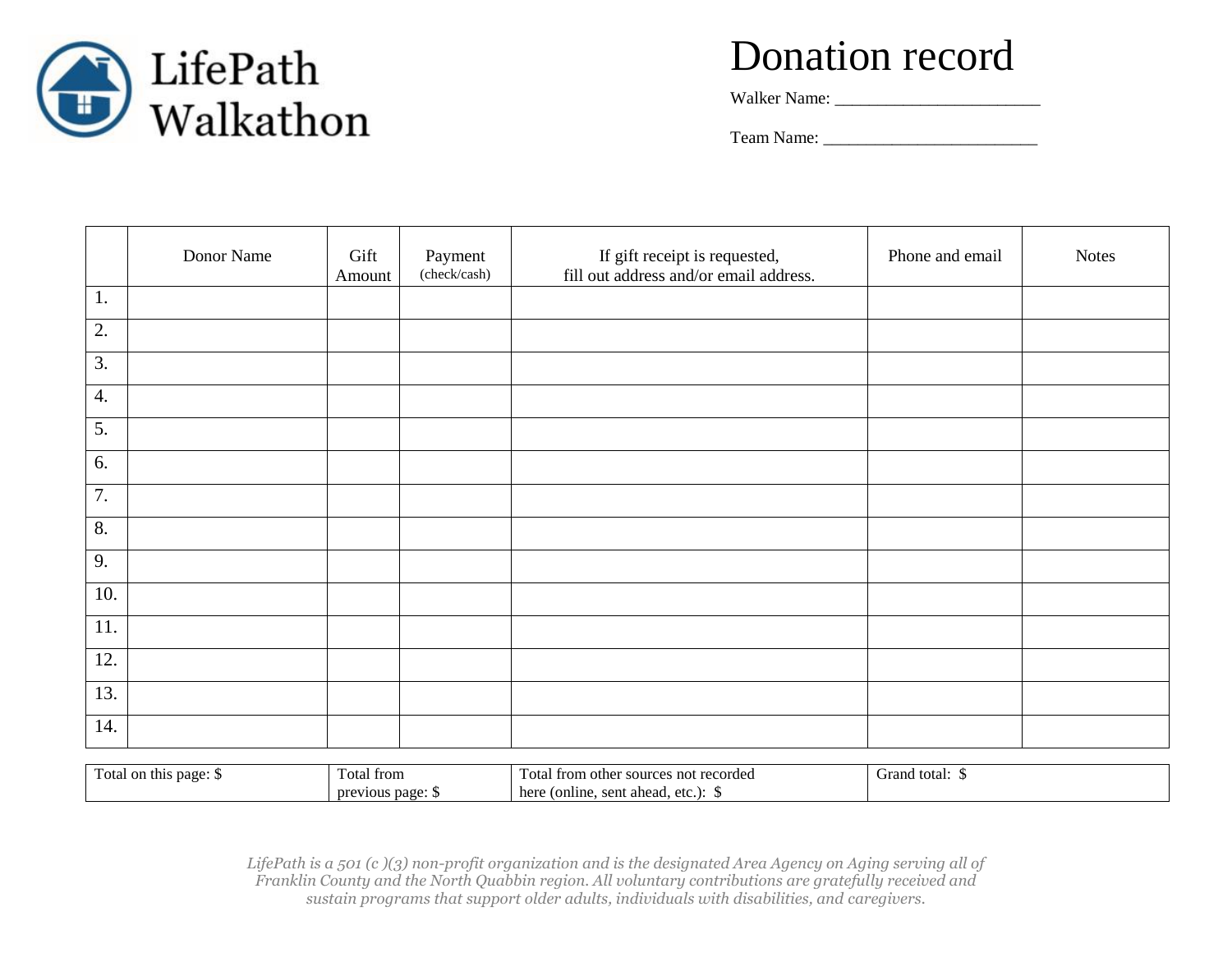

Walker Name: \_\_\_\_\_\_\_\_\_\_\_\_\_\_\_\_\_\_\_\_\_\_\_\_

Team Name: \_\_\_\_\_\_\_\_\_\_\_\_\_\_\_\_\_\_\_\_\_\_\_\_\_

|                                                                                                                                                              | Donor Name | Gift<br>Amount | Payment<br>(check/cash) | If gift receipt is requested,<br>fill out address and/or email address. | Phone and email | <b>Notes</b> |
|--------------------------------------------------------------------------------------------------------------------------------------------------------------|------------|----------------|-------------------------|-------------------------------------------------------------------------|-----------------|--------------|
| 15.                                                                                                                                                          |            |                |                         |                                                                         |                 |              |
| 16.                                                                                                                                                          |            |                |                         |                                                                         |                 |              |
| 17.                                                                                                                                                          |            |                |                         |                                                                         |                 |              |
| 18.                                                                                                                                                          |            |                |                         |                                                                         |                 |              |
| 19.                                                                                                                                                          |            |                |                         |                                                                         |                 |              |
| 20.                                                                                                                                                          |            |                |                         |                                                                         |                 |              |
| 21.                                                                                                                                                          |            |                |                         |                                                                         |                 |              |
| 22.                                                                                                                                                          |            |                |                         |                                                                         |                 |              |
| 23.                                                                                                                                                          |            |                |                         |                                                                         |                 |              |
| 24.                                                                                                                                                          |            |                |                         |                                                                         |                 |              |
| 25.                                                                                                                                                          |            |                |                         |                                                                         |                 |              |
| 26.                                                                                                                                                          |            |                |                         |                                                                         |                 |              |
| 27.                                                                                                                                                          |            |                |                         |                                                                         |                 |              |
| 28.                                                                                                                                                          |            |                |                         |                                                                         |                 |              |
| 29.                                                                                                                                                          |            |                |                         |                                                                         |                 |              |
| Total from other sources not recorded<br>Total on this page: \$<br>Total from<br>Grand total: \$<br>previous page: \$<br>here (online, sent ahead, etc.): \$ |            |                |                         |                                                                         |                 |              |

*LifePath is a 501 (c )(3) non-profit organization and is the designated Area Agency on Aging serving all of Franklin County and the North Quabbin region. All voluntary contributions are gratefully received and sustain programs that support older adults, individuals with disabilities, and caregivers.*